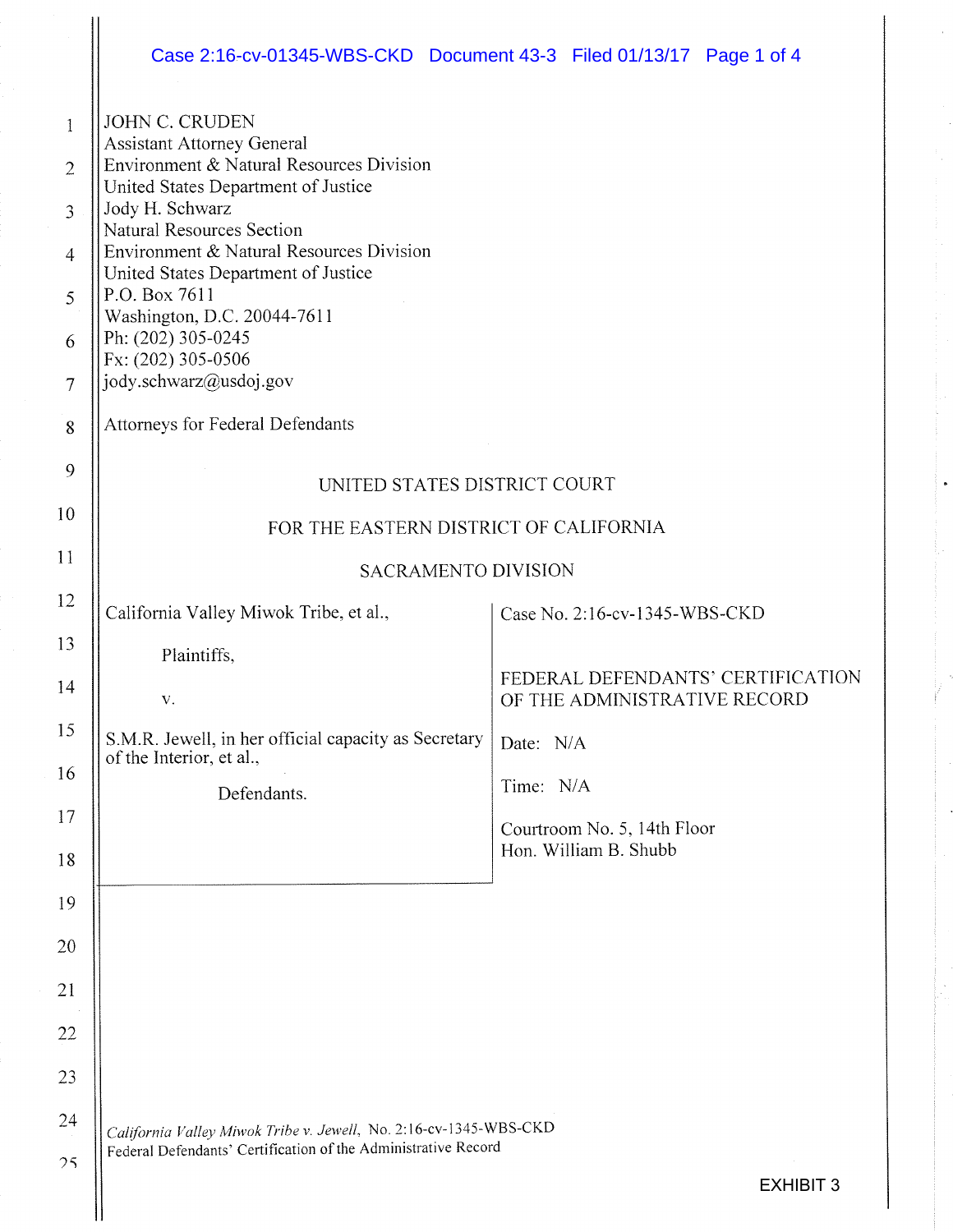## Case 2:16-cv-01345-WBS-CKD Document 43-3 Filed 01/13/17 Page 2 of 4

I, James W. Porter. declare as follows:

1. I am an Attorney Advisor in the Division of Indian Affairs in the Office of the Solicitor, United States Department of the Interior.

2. In my capacity as Attorney Advisor, I was assigned to be lead attorney for the Department of the Interior in this matter. My responsibilities include overseeing the collection of documents comprising the Administrative Record for the agency decision challenged by Plaintiffs in their First Amended Complaint.

3. The Administrative Record consists of the documents that were either directly or indirectly considered by the Assistant Secretary of the Interior for Indian Affairs in taking the action challenged by Plaintiffs.

4. All Administrative Record documents are contained on the computer disk submitted with this Certification. The disk also contains an Index with hyperlinks to the associated documents.

5. I hereby certify that the documents contained on the computer disk presented for tiling with the Court and served on Plaintiffs' counsel and Intervening Defendants' counsel are true and correct copies of the documents comprising the Administrative Record in this matter.

6. The foregoing is based upon my personal knowledge; if called upon I could testify competently as to the matters set forth above.

<sup>I</sup>declare under penalty of perjury that the foregoing is true and correct. EXECUTED on the  $\sqrt{2}$   $\frac{1}{2}$  day of January, 2017, in Washington, D.C.

*,* 

f%Y~MES W. PORTER Attorney-Advisor, Division of Indian Affairs Office of the Solicitor, Department of the Interior 1849 C Street, N. W, Washington, D.C. 20240

California Valley Miwok Tribe v. Jewell, No. 2:16-cv-1345-WBS-CKD Federal Defendants' Certification of the Administrative Record

 $25$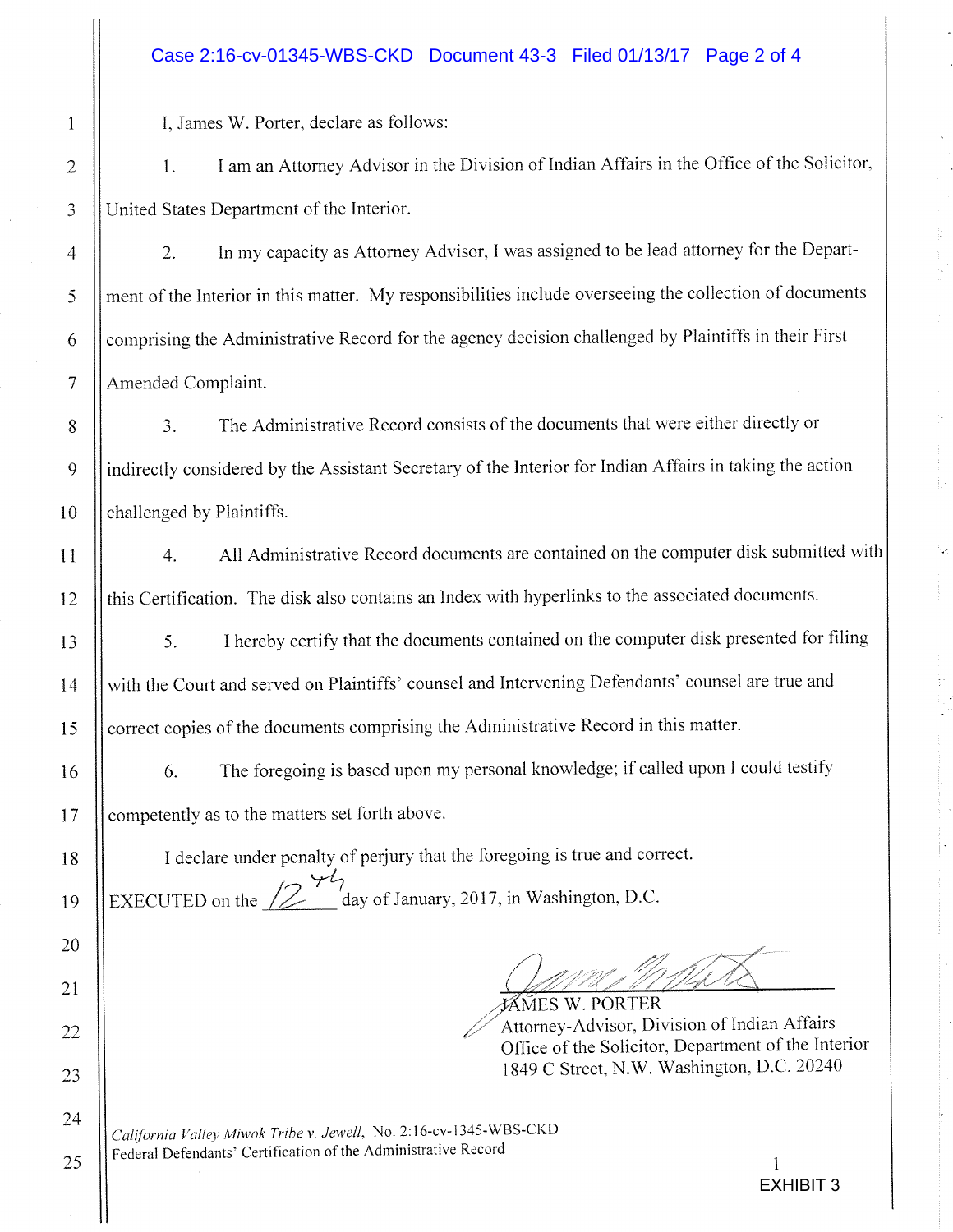## ATTESTATION OF COUNSEL

I hereby attest that T have obtained concurrence in this filing of the Declarant in its form and contents, as indicated by a "conformed" signature ("/s/") within this e-filed document, in accordance with Local Rule 131(f). The original signature page is on file with counsel.

Dated: January 12, 2017 /s/Jody H. Schwarz

JODY H. SCHWARZ Natural Resources Section Environment and Natural Resources Division United States Department of Justice P.O. Box 7611 Washington, D.C. 20044-7611 Ph: (202) 305-0245 Fx: (202) 305-OSOb jody.schwarz@usdoj.gov

7j